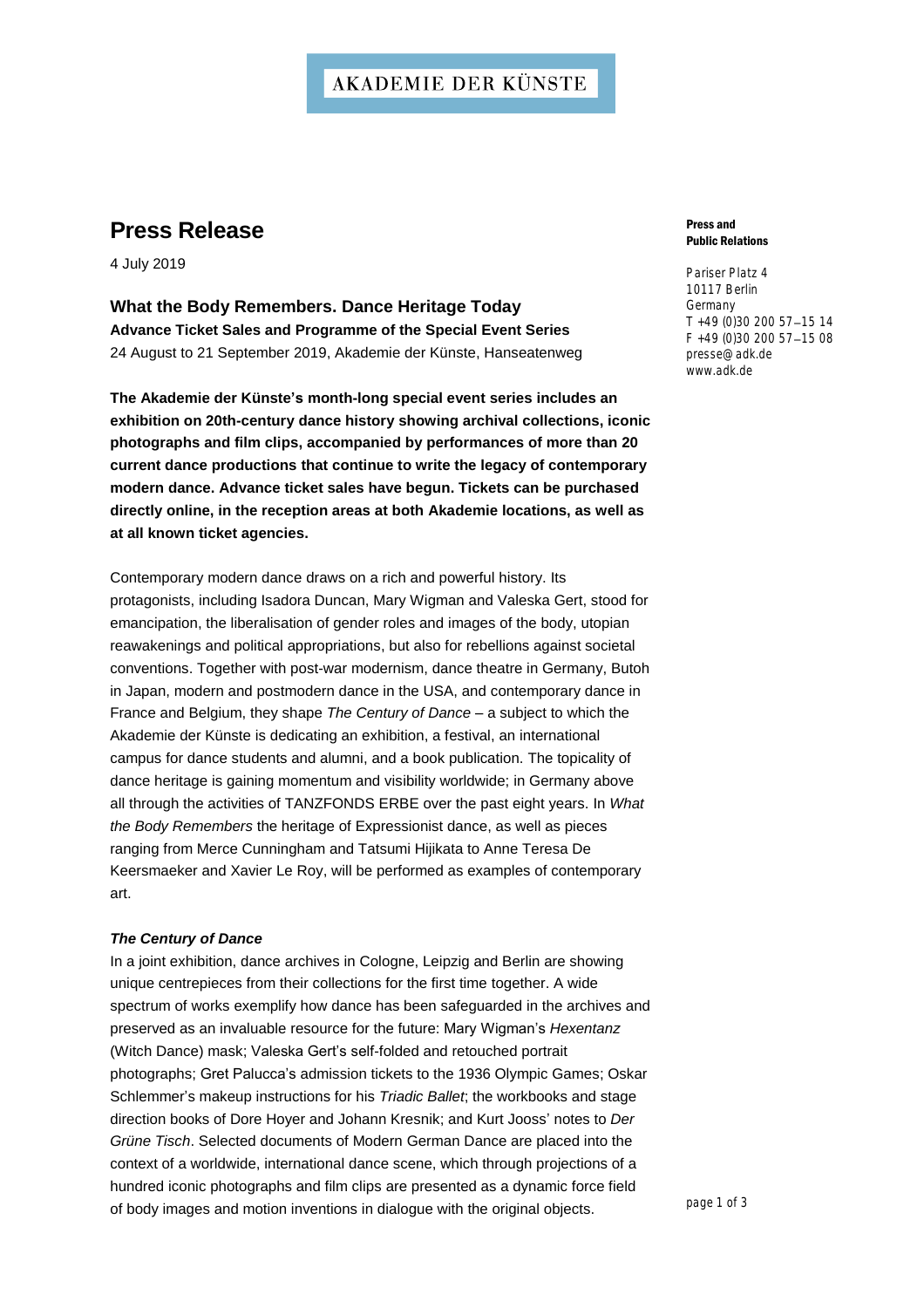**Programme** (selection)

The complete programme is online as of today: **[www.adk.de/tanzerbe](http://www.adk.de/tanzerbe)**

In 2018 **Anne Teresa De Keersmaeker** passed on her legendary production *Fase, Four Movements to the Music of Steve Reich* to two young women dancers, exemplarily addressing questions about dance heritage in the process.

**Xavier Le Roy** invites twelve performers to interpret excerpts of his work in the historic halls at Hamburger Bahnhof – Museum für Gegenwart – Berlin. Starting from historic black-and-white photographs of **Isadora Duncan**, **Mirjam Sögner** uses *Dancer of the Future* to investigate the queer potential in the two

poles between antiquated forms of movement and contemporary bodies.

The symposium *RE-Perspective, Deborah Hay* is the conclusion of the "Tanz im August" **Deborah Hay** retrospective. In conversation with **Gabriele Brandstetter**, Hay looks back and reflects on the works in this exhibition about her.

The solo choreography of *Afectos Humanos*, which the exceptional dancer **Dore Hoyer** premiered in 1962, is a 20th-century masterpiece. Three new adaptations by **Pol Pi**, **Nils Freyer** and **Renate Graziadei** are being shown for the first time in a programme series.

**Eszter Salamon** and **Boglàrka Börcsök** reconsider the ideas of the avant garde artist **Valeska Gert** in an imaginary museum, whose collection is made up of performative files.

In 2015 American dancer and choreographer **Lucinda Childs** transferred the rights of three of her legendary solos from the 1960s to her niece, **Ruth Childs**. After presenting this first collaboration, Ruth Childs will introduce a further series of Lucinda's performances from the 1970s.

Based on Ernst Ludwig Kirchner's drawings and entries from Wigman's diaries, **Henrietta Horn** and the Theater Osnabrück Dance Company restage the death dances that **Mary Wigman** performed in the 1920s to *Danse Macabre* music by Camille Saint-Saëns and Will Goetze. **Fabián Barba** also pays homage to Wigman, reconstructing a dance evening as it might have taken place in the 1930s.

**Gerhard Bohner's** *Zwei Giraffen tanzen Tango*, which premiered at the Akademie der Künste on Hanseatenweg in 1980, can also be interpreted as a contemporary *Danse Macabre*. Bohner's choreography for *Angst und Geometrie*, which the Prague Chamber Ballet premiered at the Hebbel-Theater in 1990, addressed the possibilities of joining together ritual with contemporary formal expressions. In their intensive, powerful, 1993 duet *À bras-le-corps*, **Boris Charmatz** and **Dimitri Chamblas** leave behind the classical language of dance and instead pursue their own path towards contemporary dance.

**Chandralekha** was considered the *grande dame* of Modern Indian Dance, but at the same time, she was also its most controversial choreographer. In *Philosophical Enactment I*, **Padmini Chettur**, a contemporary dancer and choreographer, traces the origins of her artistic approach back to Chandralekha.

#### Press and Public Relations

Pariser Platz 4 10117 Berlin Germany  $T + 49$  (0)30 200 57-15 14  $F + 49$  (0)30 200 57-15 08 [presse@adk.de](mailto:presse@adk.de) [www.adk.de](http://www.adk.de/)